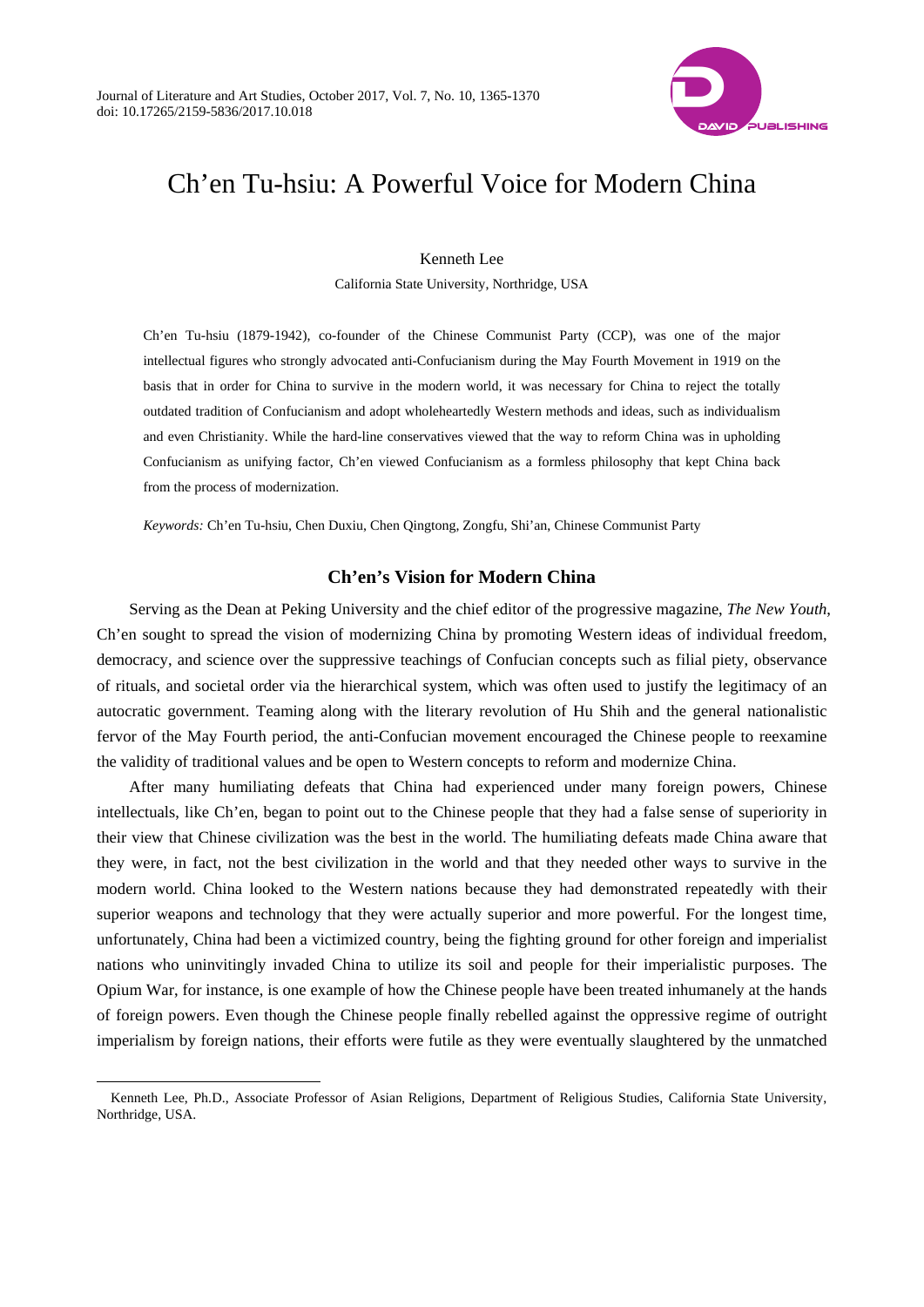weapons that the foreign imperialists possessed. Moreover, China's humiliation was more deepened when even a smaller country of Japan defeated China in the Sino-Japanese War in 1894-5.

The May Fourth Movement of 1919 marked a significant period of Chinese history that represented a climax of the feelings of frustration and hopelessness of China. The movement was sparked by a national concern to revitalize China and to undergo a complete "facelift" of China's ways. Chinese nationalists, which included many youths, were not going to sit back while China gave into the ridiculous Twenty-one Demands that were made by the Japanese as repercussions from the war—basically, these demands would increase Japanese control of Manchuria and the Chinese economy. Not wanting to see China being exploited again by foreign imperialist nations, Ch'en, the nationalists, other Chinese literati, and the youth wanted to do something about the hopeless situation.

Ch'en realized that in order for China to become a modern nation, China had to adopt a new mindset altogether which would be characteristic of the Western culture. Ch'en, along with many other progressive intellectuals reasoned that the supremacy of Western powers was due to science and democracy. It was the ideology that was the backbone of Western cultures and the intellectuals believed that if China also adopted the Western ideology, China would soon be on their way toward modernization. However, he knew that in order to do this, traditional values, which seem to hinder China's process toward modernization had to be uprooted so that new values toward modernization could be planted. Without a new mindset that was adaptable to modernization, Ch'en believed that all changes previously implemented would be futile.

Ch'en believed strongly that unless China changes its old ways, that it was doomed to become extinct. Influenced by the social Darwinian explanation of the principles of survival and the need for change, Ch'en viewed that China needed to change their fundamental way of thinking in order to survive in a world dominated by modern nations. He tried to develop his social Darwinism into a cosmological foundation for his iconoclasm. In his article, *The Power of Resistance*, Ch'en exalted energy and vitality in cosmological terms. He goes on to explain that the "way of heaven (or nature)" was brutal and harsh. He argued that everything had to resist nature in order to survive; the evolution and existence of each thing depended upon whether or not it had this power of resistance. If there was no such power, there was no life, nor motion. Hence, the deepest cosmological reason for China's humiliation under Western powers lied in the absence of the power of resistance among the Chinese people.

For this reason, Ch'en felt that the ethics of Confucianism which encouraged passive submission to authorities would undermine the Chinese people to resist against the forces of foreign powers. Confucianism venerated rites and trained people to yield contributed to the passive submission to the forces of nature, which may threaten to become extinct.

### **Ch'en's Anti-Confucianism**

Ch'en argued that everything "traditional" in China had been corrupted by the influence of Confucianism, which he considered as "a formless instrument that unifies and controls our spirit" (Grieder, 1981, p. 295). He contented that Confucianism was not compatible with the modern way of life, whose defining characteristic is the independence of the individual in the spheres of ethics, politics, economics, law, and social relations. The Confucian teachings of social ethics and social norms run counter to the modern way of life on all counts. The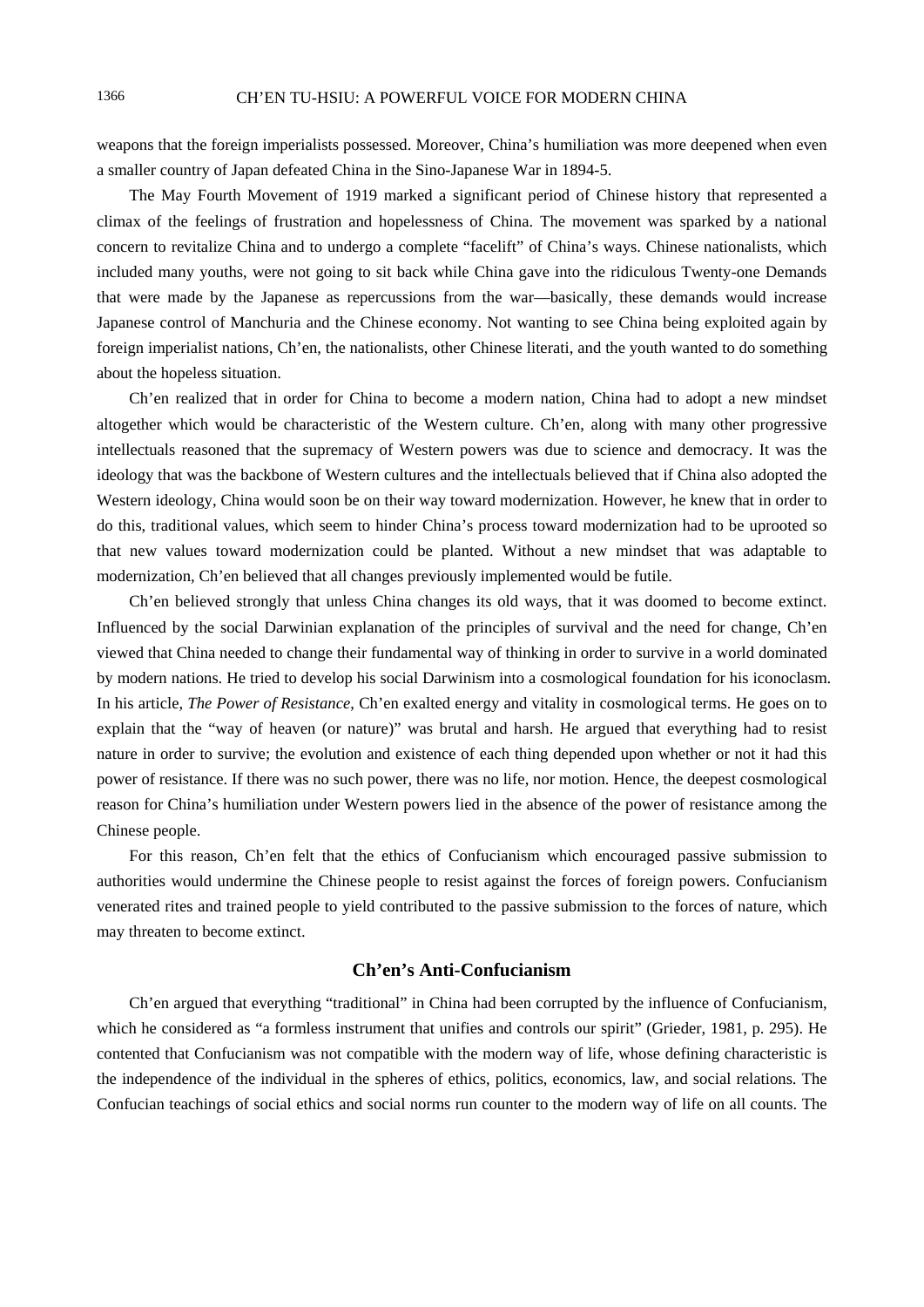essence of the modern spirit is equality and independence, whereas the epitome of Confucian ethics is the Three Bonds and the Five Ethical Relationships, which can only be defined as the morality of inequality. In his essay *The Way of Confucius and Modern Life*, Ch'en contrasts the differences between the Confucian life and the modern life:

The pulse of modern life is economic and the fundamental principle of economic production is individual independence. Its effect has penetrated ethics. Consequently the independence of the individual in the ethical field and the independence of property in the economic field bear witness to each other, thus reaffirming the theory [of such interaction]. Because of this [interaction], social mores and material culture have taken a great step forward.

In China, the Confucianists have based their teachings on their ethical norms. Sons and wives possess neither personal individuality nor personal property. Fathers and elder brothers bring up their sons and younger brothers and are in turn supported by them. It is said in chapter thirty of the Book of Rites that "While parents living, the son dares not regard his person or property as his own." This is absolutely not the way to personal independence. (Lin, 1979, p. 73)

The promotion of the individual rights of women and children, which had been previously neglected by the male-oriented, hierarchical system of Confucianism was also addressed. Ch'en cited the Book of Rites to show that the wife and the son cannot make independent political judgments because they have to obey the husband and the father, whereas such judgments by everyone are essential to a modern constitutional state. In modern democracies, sons and wives might join political parties other than those of their parents and husbands. But according to Confucianism, sons should accept their parent's beliefs, at least until three years after the latter's death. Furthermore, since women had to obey their fathers, husbands, and sons, women's suffrage was impossible. Also, social intercourse between men and women was not allowed, whereas it is a common and necessary practice in a modern society. Women and young people received agreater share of sympathy and attention in a modern society as they are affirmed of their individuality and are more independent and productive members of the society. Confucianism, however, tended to inferiorate women and younger people in forcing them to be subjugated to men and adults. Again, the whole concept of legitimacy of hierarchy was being attacked and equality was promoted in the modern thinking.

In contrast, Ch'en explained that modern society was composed of individuals acting as independent units, and its laws and ethics were designed to protect individual freedom and rights. Confucianism was based on a feudal society composed of family and clan units. The individual was regarded only as a member of the family, and not as an independent unit in the society and the state. Confucian ethics imposed on the individual filial piety to the family and loyal duty to the ruler, without providing him with individual rights. For instance, Ch'en attacked the promotion of the caste system and the inequality of status of individuals in the state. Again, this system was not compatible with modern governments. As long as such ethical and social principles governed the family and clan systems, neither personal nor economic independence of the individual was possible. In the modern society, free election of virtuous and able successors was to be chosen instead of rulers choosing his blood descendants. All these ethical principles of the feudal ages were highly inappropriate to modern individualistic society.

In support of the notion of the free development of a new identity based on individualism, Ch'en viewed that the concept of filial piety was harmful because even though filial piety helped social stability, it slowed down social mobility and efficient production. Under filial piety, the identity of the individual was suppressed.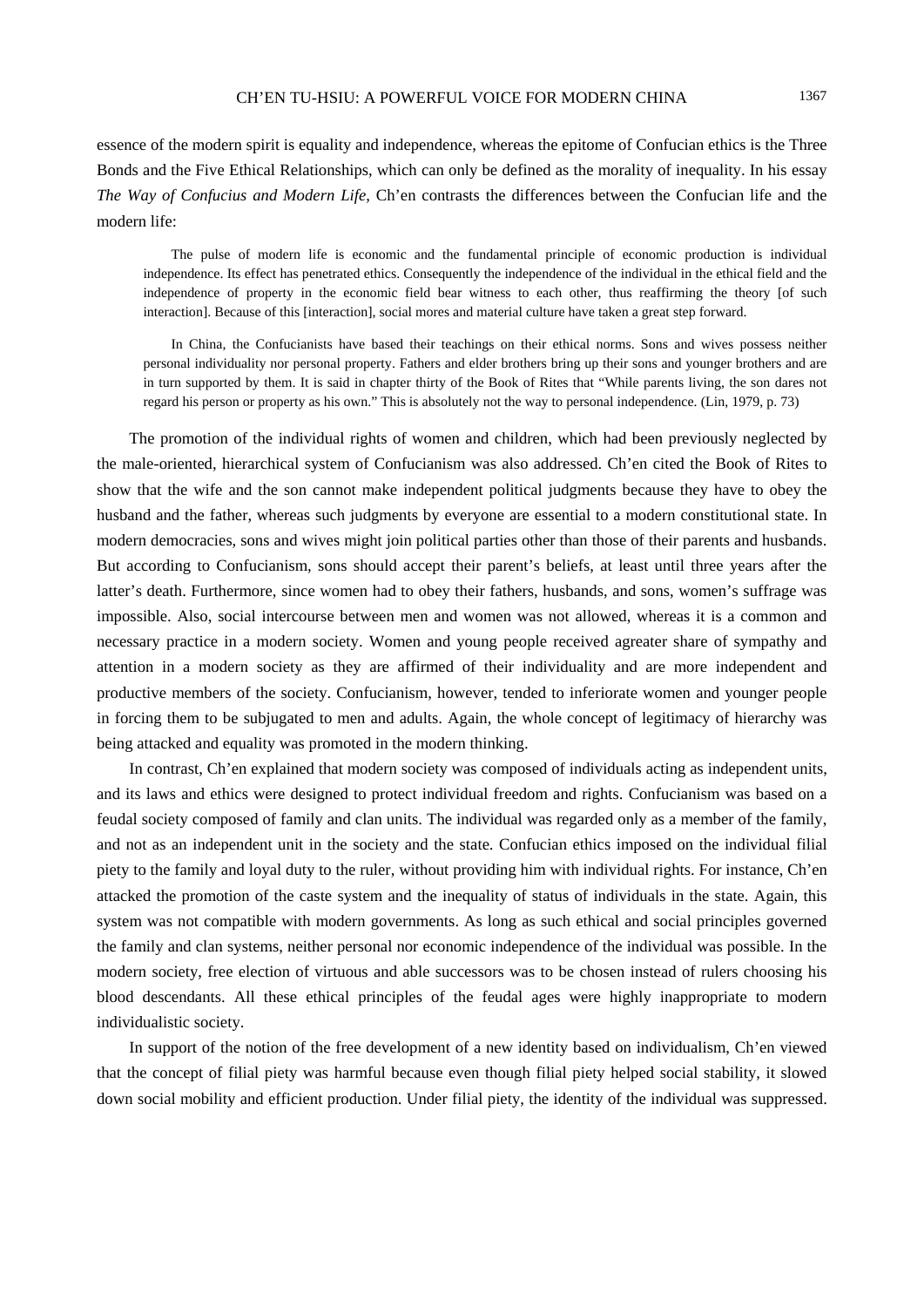When Confucius talked about filial piety, it meant to refer to the respect that one shows to his or her parents. But this notion of respecting one's parents began to take on more materialistic interpretation by the Sung dynasty period during the 11th century. Sons especially were expected to take care of their parents upon their retirement. The ethical concept of the independence of the individual personality was required to sanction the individual's financial independence. In accordance with Confucian theory grown-up children could not possess private property until their parents died, and women were deprived of all financial rights. This clashed directly with modern economic conceptions. To be a filial son was to work for one's parents as an act of filial piety. A son would receive great shame if he did not act filially by being selfish in order to pursue his own desires. Ch'en saw that in this system, individuals were bounded by their responsibilities totheir parents to be filial and that they had to always submit their own independence for the sake of their parents.

Ch'en's anti-Confucian campaign reached its zenith at the debate with K'ang Yu-wei who wanted to promote Confucianism as a state religion. K'ang viewed that Confucianism was the saving faith for China and proposed that Confucianism be proclaimed the state religion, that a Confucian department be attached to the central government, and that Confucian "churches" be established throughout the country. In 1916, Ch'en began a totalistic attack in the New Youth as a reaction against the renewal of K'ang Yu-wei's obstinate effort to establish Confucianism as a state religion. He argued that Confucianism was not a religion at all because Confucius refused to discuss the soul or life after death, and did not advocate religious worship. K'ang held that morality to be the most important factor in saving China. He believed that moral restraints might be provided by the fear of a hierarchical power or unquestionable obedience to ethical rules enacted by Confucian principles. However, Ch'en contented that the essence of religion was a quest for the salvation of man's soul and that Confucianism, not dealing with the problem, was only a philosophy, which was concerned mainly with man's life on earth. Although Confucianism may have been wrongly used as a form of religion during the Han period Confucianism, Ch'en pointed out that its core teachings did not reflect that it was a religion but merely a guide to ethical codes of conduct.

Ch'en also believed that Confucian ideals had been tied to a Confucian form of government and were incompatible with "a republican constitutional system based on independence, equality, and freedom." He argued that those interested in developing a Confucian religion in China similar to the state religions of Western Europe by maintaining that in Europe "religious and monarchical absolutism, which were related, were abolished at the same time" (Feigon, 1983, p. 116). Europe, he insisted, was moving toward a utilitarian belief similar to the original idea of Confucianism. Therefore, rather than regress by developing a Confucian religion, Ch'en felt that China should develop a society like that of Europe, to be based on an ethic that benefited both the individual and the society, on the principle of freedom of religious belief; he held that if China could adopt European social and political institutions it could also become a creative, enterprising society. Although he believed that the government should not "force the people to espouse a religion," Ch'en advocated the adoption of Christianity in China, saying that Greek and Christian thought were the basis of modern Western philosophy, which China lacked, a real religion that overcomes the material spirit. Ch'en claimed that Christianity had the kind of purity of intention and ideals that he had long felt were essential ingredients to motivate Chinese people. In the end, however, Ch'en's interest in Christianity was short-lived as he became more interested in socialist and Communist doctrines.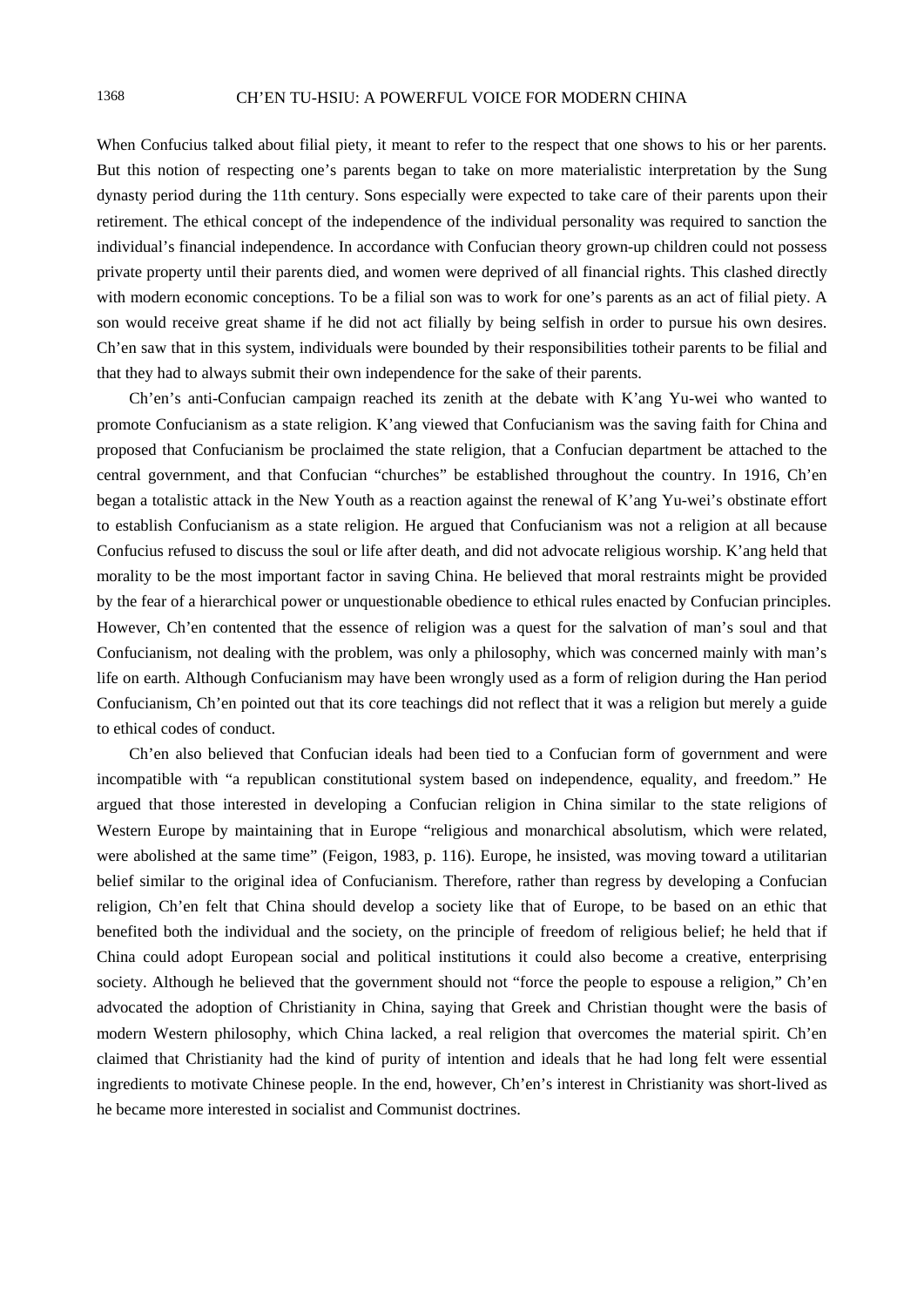Significantly, Ch'en's radical ideas against the Confucian tradition attracted many young intellectuals who were inclined toward liberalism and anarchism in their desire for the emancipation of the individual. He believed that there was a correlation between a greater individual freedom and a strong nation-state. In his famous essay, *Patriotism and Self-consciousness*, which was published in November 1914, Ch'en explains the relationship between individualism and nationalism. Ch'en maintained that there were two different elements that vied for control of men's minds: emotion and reason. Patriotism is a product of one's emotional commitment to one's country. Although patriotism is important, it should not be blindly-guided by emotion but rather by the faculty of reason, which focuses on the sole purpose of "protecting individual rights and to enrich individual happiness." Kuo-chia (one's country) exists for the sake of the individual and not vice versa. If the kuo-chia does not protect individual rights, then it does not deserve to be loved. Furthermore, instead of protecting individual rights and enriching individual happiness, kuo-chia was actually oppressing the people. Ch'en stated that "it is quite proper to love kuo-chiaonly if kuo-chia can protect its people, but why should the people love their kuo-chiawhen it is actually oppressing them" (Ch'en, 1920, p. 459)?

What Ch'en meant by kuo-chia was actually "state," (cheng-fu) not "nation or country" (kuo-chia). He believed that the state existed for the people and its only justification of existence was in its ability to respond to the needs of the people. In other words, Ch'en believed that the kind of loyalty to authority on which Confucians had placed a premium should not be confused with genuine patriotism. What he opposed was a blind love of, or an unconditional commitment to the state. He believed that the existence of kuo-chia could be justified only in terms of its function of "protecting individual rights and enriching individual happiness." If nationalism is understood as a "commitment to the preservation and advancement of the societal entity known as the nation," then no tension existed between Ch'en's individualism and his nationalism. His individualism, which was mainly concerned with the freedom of the individual from the shackles of Confucian principles, was related to his nationalism. The freed individual could contribute to both his own good and the good of the nation. Ch'en says that "the nation consists of many persons. When the stature of these persons is elevated, then the stature of the nation is elevated. When the rights of these persons are consolidated, then the rights of the nation are consolidated" (Ch'en, 1920, p. 461). The freedom of the individual was intricately related to national survival as well as to personal moral fulfillment.

### **Conclusion**

It is difficult to adequately assess the contribution that Ch'en made in Chinese history, besides in his ties with Communism. Upon accepting the foreign ideology of Communism, Ch'en may have departed and acquired a different notion of modernization through science and democracy, which he originally viewed in Western nations. In retrospect, it seems that Ch'en was attracted to Communism, specifically the Bolshevik-type Communism, because he was so frustrated with the slow methods of change through education supported by conservative reformers that his strong passion to see China change for the better favored a radical and sudden, Bolshevik-type, revolutionary change in China. But as realistic as his approach was, Ch'en also faced the difficulty of transforming China that has been shaped by the tradition of Confucianism for over two thousand years. Inasmuch as Ch'en was successful in refuting the proposal of K'ang Yu-wei to establish Confucianism as the state religion, Ch'en's efforts of lobbying his vision to reject Confucianism in total and to